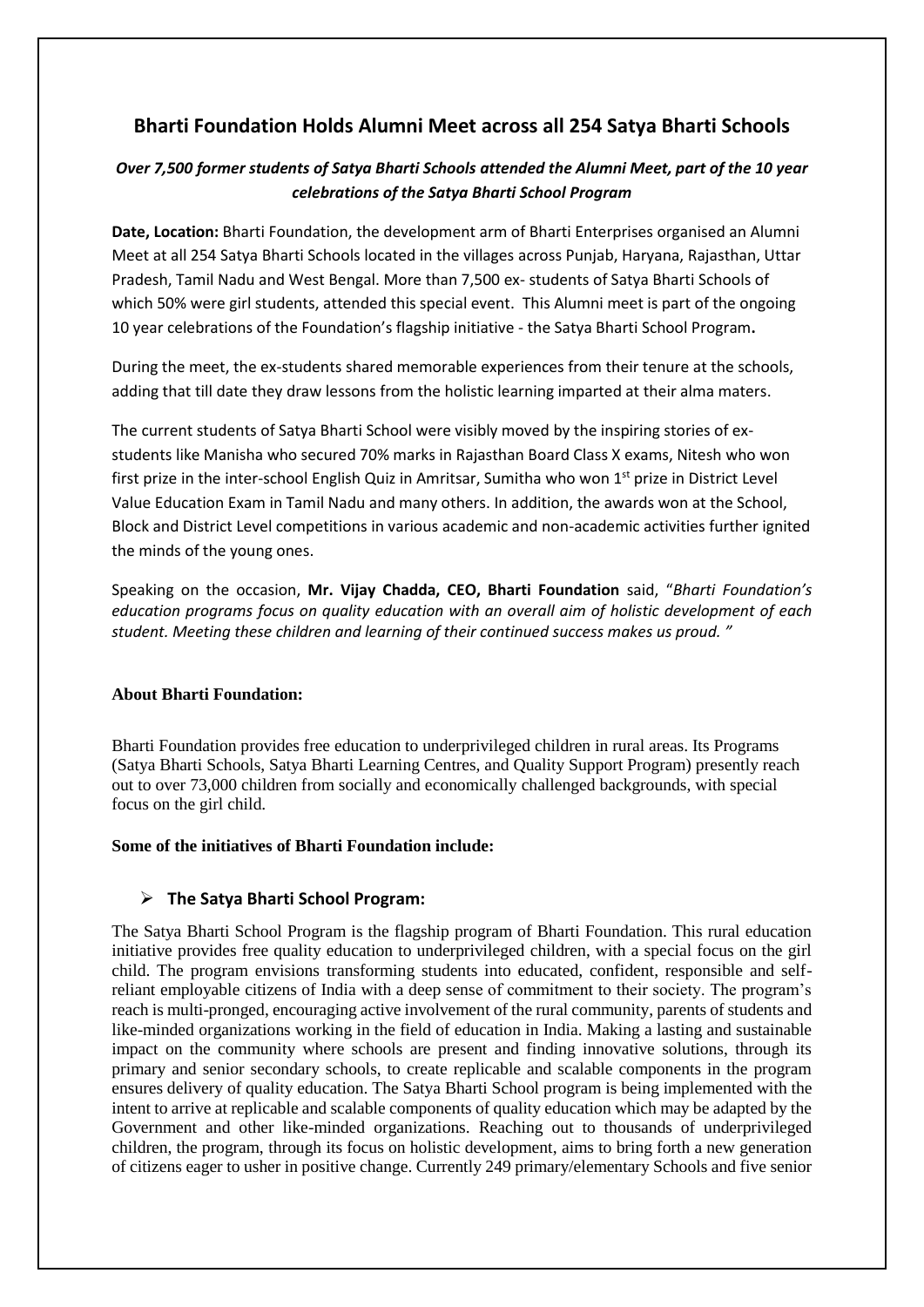secondary schools are operational across Punjab, Rajasthan, Haryana, Uttar Pradesh, Tamil Nadu and West Bengal reaching out to 40,742 children and employing 1,642 teachers. Focusing on the girl child [49% girl students] and the weaker sections of society [75% of children from SC/ST/OBC Communities], the program is one of the largest end-to-end education initiatives by a corporate group in the country.

### **Satya Bharti Learning Centres:**

Bharti Foundation has introduced the remedial/bridge courses program in close partnership with 'Educate A Child' - a global initiative. The program aims at bridging the education gap of out of school children and mainstream them into regular schools. The first phase of the program has been deployed in partnership with the Government of Rajasthan. Currently, 432 Education Volunteers are engaged in teaching 9,876 out of school children, of which 50% are girls, enrolled at 484\* Satya Bharti Learning Centres. Till now, 10,350 children have been mainstreamed, with the total impact reaching up to 22,251 children.

*\* 402 centres have been closed as most of the OOSC's in these villages have been mainstreamed (number included in overall impact); in some villages the count of OOSC's have dropped to such a low figure that it has gone below the minimum numbers required to run a centre, as per Government norms. 45 Centres had to be closed because of unavailability of qualified education volunteers. 2 Centers were closed due to mass migration (in Madhya Pardesh).*

#### **Satya Bharti Quality Support Program:**

This initiative envisages working with the government system and improving the quality of schools through need-based interventions. Bharti Foundation has taken the learning and best practices from the Satya Bharti Schools to the Government schools for improving the overall quality of schooling experience. The program aims to partner the Government schools and work along with its leadership and teachers to support them in their journey towards excellence. Currently, 25 government schools are under active implementation supported through this model, across Punjab, Haryana and Rajasthan, reaching out to 12,330 students and 514 teachers.

## **Satya Bharti Abhiyan:**

Bharti Foundation has undertaken a major initiative – 'Satya Bharti Abhiyan' - to improve rural household sanitation facilities in Punjab. Inspired by the Hon'ble Prime Minister's call to the corporate sector in his 2014 Independence Day speech to strengthen Government's initiative on this score, the Foundation has decided to adopt Ludhiana district – home district of the Founders - as its focus area for improvement of rural sanitation. As part of this program, the Foundation has committed an investment of INR 100 Crores over the next three years for constructing toilets in rural households lacking such facilities in over 900 villages across the district. In addition to rural household sanitation, 'Satya Bharti Abhiyan' will also invest in improving sanitation facilities in Government schools in rural Ludhiana by building new toilets for girls, where no such facilities exist.

Till now, the Abhiyan has directly benefitted over 50,000 users, providing 10,162 Individual toilets across 407 villages of Ludhiana district.

#### **Nyaya Bharti**